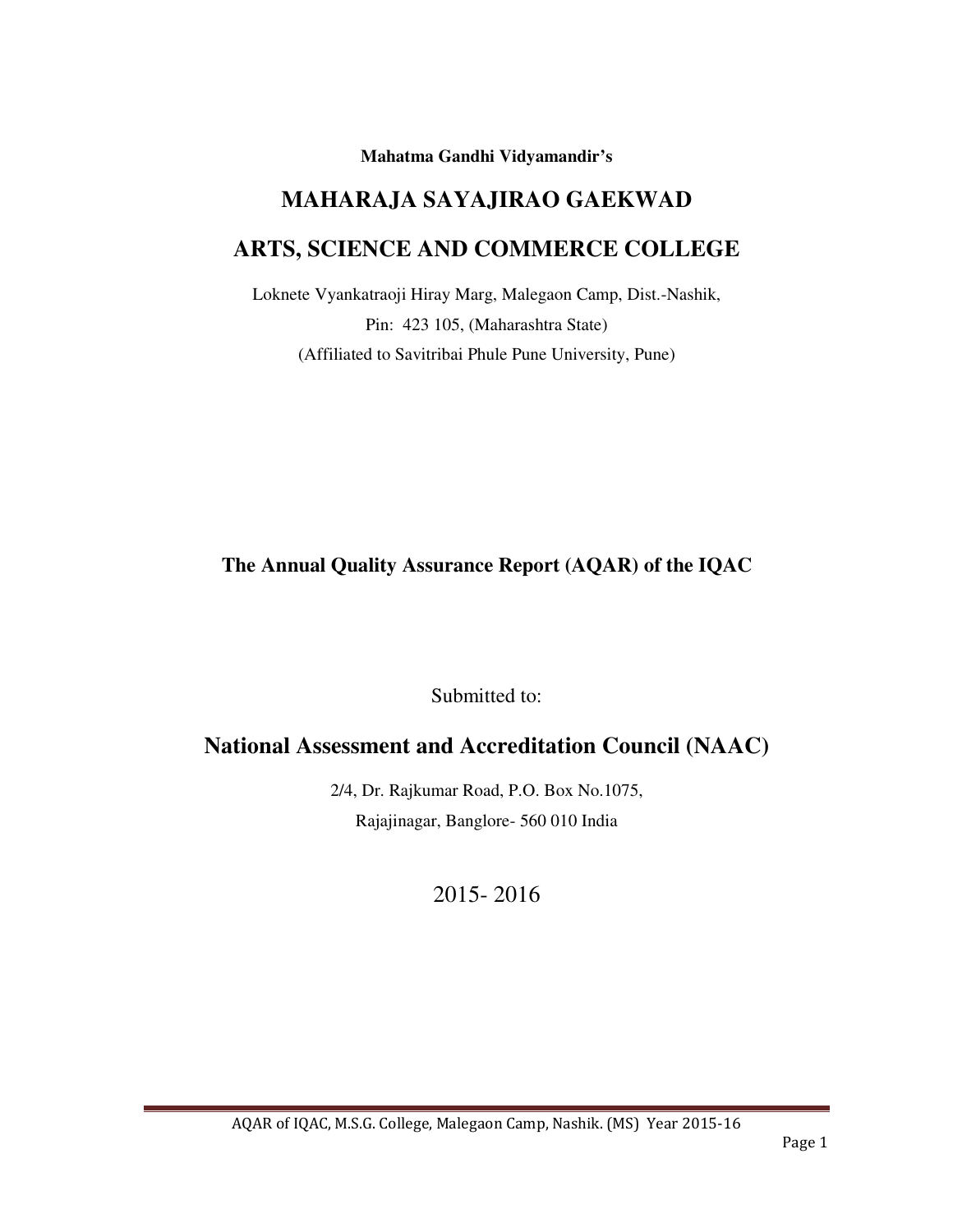|                                                                                                                                                                                                    | Mobile:        | 9890970557  |       |                       |                                      |                    |  |  |
|----------------------------------------------------------------------------------------------------------------------------------------------------------------------------------------------------|----------------|-------------|-------|-----------------------|--------------------------------------|--------------------|--|--|
| IQAC e-mail address:                                                                                                                                                                               |                |             |       | upendra.lad@gmail.com |                                      |                    |  |  |
| MHCOGN10406<br>1.3 NAAC Track ID (For ex. MHCOGN 18879)                                                                                                                                            |                |             |       |                       |                                      |                    |  |  |
| 1.4 NAAC Executive Committee No. & Date:<br>(For Example EC/32/A&A/143 dated 3-5-2004.<br>This EC no. is available in the right corner- bottom<br>of your institution's Accreditation Certificate) |                |             |       |                       | EC (SC)/03/RAR/21, Dated: 24/09/2015 |                    |  |  |
| 1.5 Website address:                                                                                                                                                                               |                |             |       | www.msgcollege.org    |                                      |                    |  |  |
| Web-link of the AQAR:                                                                                                                                                                              |                |             |       |                       | www.msgcollege.org/AQAR_2015-2016    |                    |  |  |
| 1.6 Accreditation Details                                                                                                                                                                          | Sl. No.        | Cycle       | Grade | <b>CGPA</b>           | Year of<br>Accreditation             | Validity<br>Period |  |  |
|                                                                                                                                                                                                    | 1              | $1st$ Cycle | $B++$ | 81.50                 | 2003                                 | 2008               |  |  |
|                                                                                                                                                                                                    | $\overline{2}$ | $2nd$ Cycle | B     | 2.87                  | 2014                                 | 5 years            |  |  |
| 1.7 Date of Establishment of IQAC: DD/MM/YYYY<br>15/07/2004<br>1.8 AQAR for the year (for example 2010-11)<br>2015-16                                                                              |                |             |       |                       |                                      |                    |  |  |
| 1.9 Details of the previous year's AQAR submitted to NAAC after the latest Assessment and<br>Accreditation by NAAC ((for example AQAR 2010-11 submitted to NAAC on 12-10-2011)                     |                |             |       |                       |                                      |                    |  |  |
| 1) AQAR 2014-15 Submitted to NAAC on $6th$ Oct-2015                                                                                                                                                |                |             |       |                       |                                      |                    |  |  |
| 1.10 Institutional Status                                                                                                                                                                          |                |             |       |                       |                                      |                    |  |  |
| Central<br>Deemed<br>Private<br>University<br>State                                                                                                                                                |                |             |       |                       |                                      |                    |  |  |
| No<br><b>Affiliated College</b><br>Yes                                                                                                                                                             |                |             |       |                       |                                      |                    |  |  |
| <b>Constituent College</b><br>$\rm{No}$<br>Yes                                                                                                                                                     |                |             |       |                       |                                      |                    |  |  |
| Autonomous college of UGC<br>Yes<br>No                                                                                                                                                             |                |             |       |                       |                                      |                    |  |  |
| Regulatory Agency approved Institution<br>Yes<br>No                                                                                                                                                |                |             |       |                       |                                      |                    |  |  |
|                                                                                                                                                                                                    |                |             |       |                       |                                      |                    |  |  |
| AOAR of JOAC M S G College Malegaon Camp Nashik (MS) Year 2015-16                                                                                                                                  |                |             |       |                       |                                      |                    |  |  |

AQAR of IQAC, M.S.G. College, Malegaon Camp, Nashik. (MS) Year 2015-16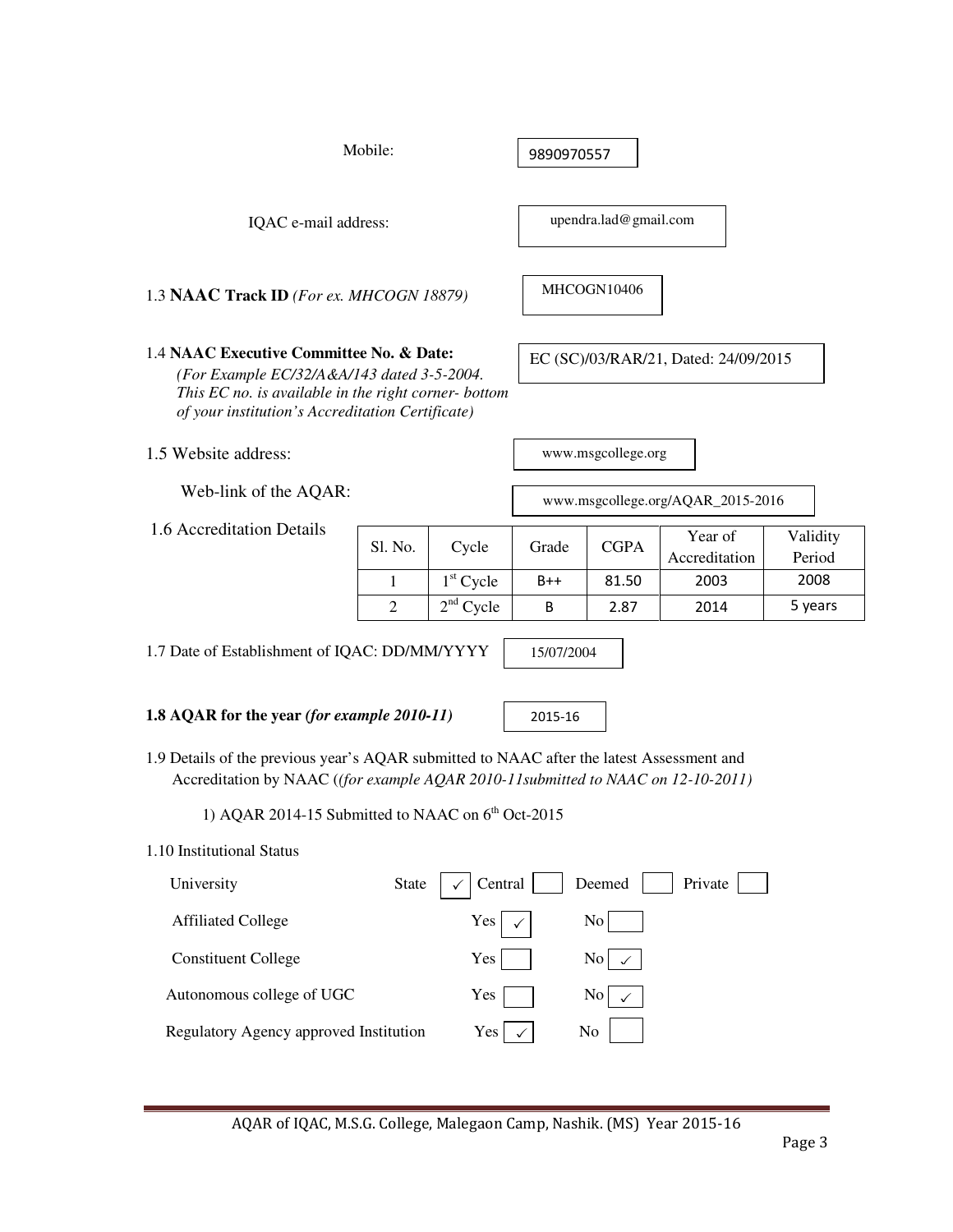| 2.7. No. of Employers/ Industrialists                                                                                                                                                                               | 01                                                                                          |  |  |  |  |  |  |
|---------------------------------------------------------------------------------------------------------------------------------------------------------------------------------------------------------------------|---------------------------------------------------------------------------------------------|--|--|--|--|--|--|
| 2.8. No. of other External Experts                                                                                                                                                                                  | 00                                                                                          |  |  |  |  |  |  |
| 2.9. Total No. of members                                                                                                                                                                                           | 17                                                                                          |  |  |  |  |  |  |
| 2.10. No. of IQAC meetings held<br>08                                                                                                                                                                               |                                                                                             |  |  |  |  |  |  |
| 2.11. No. of meetings with various stakeholders:<br>No.                                                                                                                                                             | 02<br>Faculty                                                                               |  |  |  |  |  |  |
| Alumni<br>Non-Teaching Staff Students<br>02<br>02                                                                                                                                                                   | Others                                                                                      |  |  |  |  |  |  |
| 2.12. Has IQAC received any funding from UGC during the year?                                                                                                                                                       | No<br>Yes                                                                                   |  |  |  |  |  |  |
| Rs. 3.0 lakh for five years.<br>If yes, mention the amount                                                                                                                                                          |                                                                                             |  |  |  |  |  |  |
| 2.13. Seminars and Conferences (only quality related)                                                                                                                                                               |                                                                                             |  |  |  |  |  |  |
| (i) No. of Seminars/Conferences/Workshops/Symposia organized by the IQAC                                                                                                                                            |                                                                                             |  |  |  |  |  |  |
| International<br>National<br>Total Nos.<br>2<br>1<br>$\mathbf{1}$                                                                                                                                                   | <b>Institution Level</b><br><b>State</b>                                                    |  |  |  |  |  |  |
|                                                                                                                                                                                                                     |                                                                                             |  |  |  |  |  |  |
| • The Emerging Trends and Issues in Research and Developments<br>(ii) Themes                                                                                                                                        |                                                                                             |  |  |  |  |  |  |
| • Water Resource Management.<br>2.14. Significant Activities and Contributions made by IQAC                                                                                                                         |                                                                                             |  |  |  |  |  |  |
|                                                                                                                                                                                                                     |                                                                                             |  |  |  |  |  |  |
| • IQAC meetings were organized quarterly during the academic year 2015-2016.                                                                                                                                        |                                                                                             |  |  |  |  |  |  |
| • Weekly Meetings of Heads of the Department were organized<br>• Orientation sessions were conducted for the faculty                                                                                                |                                                                                             |  |  |  |  |  |  |
| • Capacity building programmes were regularly conducted for teaching, non-teaching staff and students                                                                                                               |                                                                                             |  |  |  |  |  |  |
| • Conducted lectures under Quality Improvement Programme offered by the University.                                                                                                                                 |                                                                                             |  |  |  |  |  |  |
| • Soft Skill Programme for 10-days were organized in each semester for the students                                                                                                                                 |                                                                                             |  |  |  |  |  |  |
| • Literacy Association: Guest lectures and programmes were organized by Department of Marathi and English.                                                                                                          |                                                                                             |  |  |  |  |  |  |
| • Under the banner of Social Welfare Development, 4-schemes were undertaken:                                                                                                                                        |                                                                                             |  |  |  |  |  |  |
| (i) Earn while learn scheme<br>(ii) Special guidance scheme                                                                                                                                                         |                                                                                             |  |  |  |  |  |  |
| (iii) Organized Coaching Classes for entry in Civil Services, NET/SET and Remedial Coaching for                                                                                                                     |                                                                                             |  |  |  |  |  |  |
| SC/ST/ OBC and Minority Community students                                                                                                                                                                          |                                                                                             |  |  |  |  |  |  |
| • Field visits/Industrial visits have also been organised by the Departments of Science and Commerce                                                                                                                |                                                                                             |  |  |  |  |  |  |
| • 30-Candidates have been selected for various jobs under Career Guidance and Placement Cell                                                                                                                        |                                                                                             |  |  |  |  |  |  |
| • Organized alumni meet. Celebrated Jagtik Marathi Din by Alumni and organized various competitions.                                                                                                                |                                                                                             |  |  |  |  |  |  |
| • Decision was taken to enrol new alumni members and plan of action was designed for the next year.<br>• Organized Stat. Quiz competition in collaboration with S. P. Pune University, 02 students were awarded 1st |                                                                                             |  |  |  |  |  |  |
| prize                                                                                                                                                                                                               |                                                                                             |  |  |  |  |  |  |
| Accounting" by the Pune University in March/ April 2016 for subject topper                                                                                                                                          | . Two Gold Medal is awarded to Miss Ashwini Rajendra Jain (T.Y.B.Com, Student) in "Advanced |  |  |  |  |  |  |
| • Organized state level debat competition in 05 languages (Urdu, Marathi, English, Hindi, Ahirani)                                                                                                                  |                                                                                             |  |  |  |  |  |  |
|                                                                                                                                                                                                                     |                                                                                             |  |  |  |  |  |  |
|                                                                                                                                                                                                                     |                                                                                             |  |  |  |  |  |  |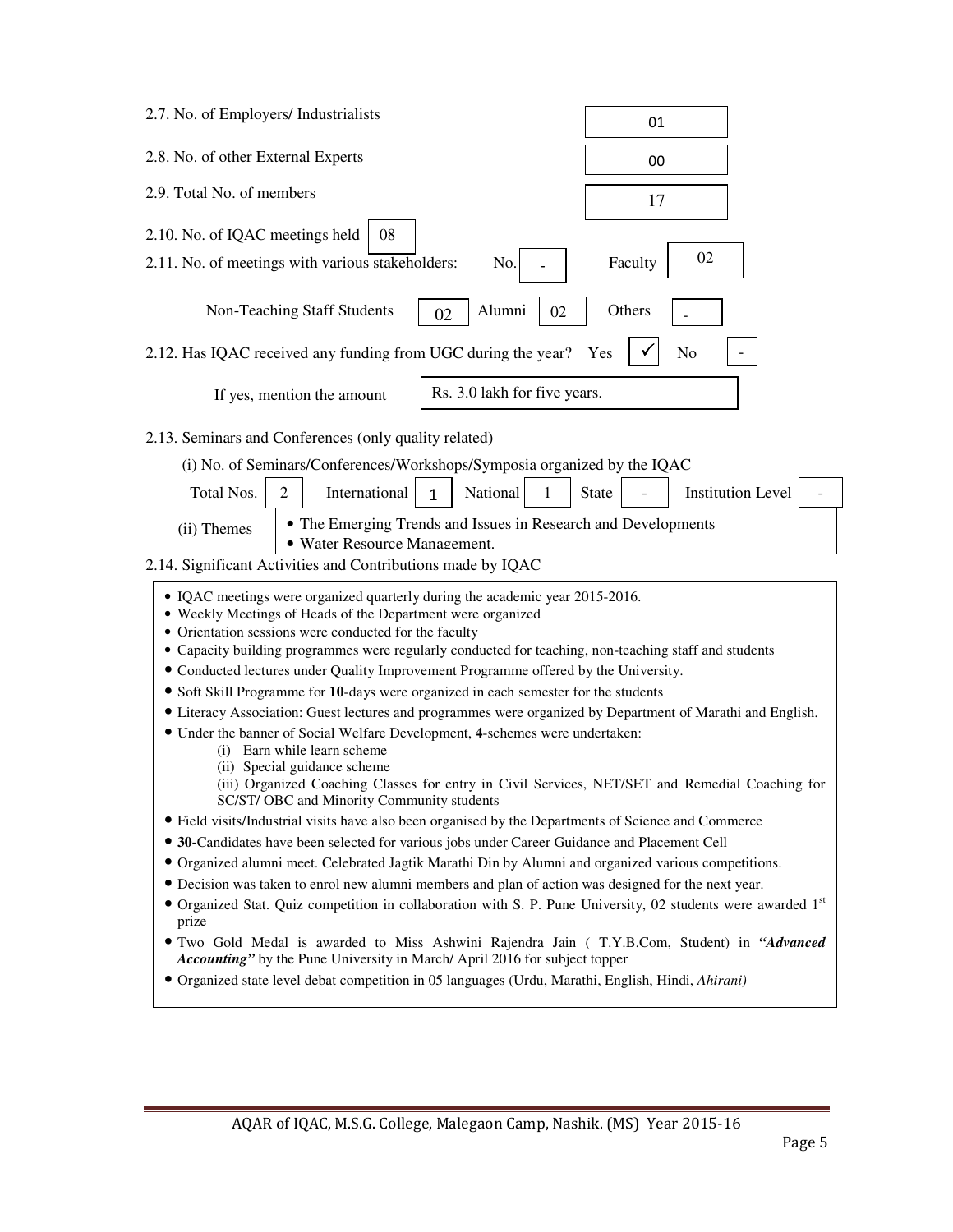| 2.15 Whether the AQAR was placed in statutory body                                                   | Yes $\vert \checkmark$ No |  |
|------------------------------------------------------------------------------------------------------|---------------------------|--|
| Management $\vert \checkmark \vert$ Syndicate $\vert \cdot \vert$ Any other body $\vert \cdot \vert$ |                           |  |

#### Provide the details of the action taken

• More faculty should apply for Major and Minor Research Projects to UGC/BCUD The proposed AQAR has been discussed in the meeting and approved. The management suggested • Use of ICT in teaching and learning be increased UGC/BCUD • More faculty should apply for Research publications in International and National journals •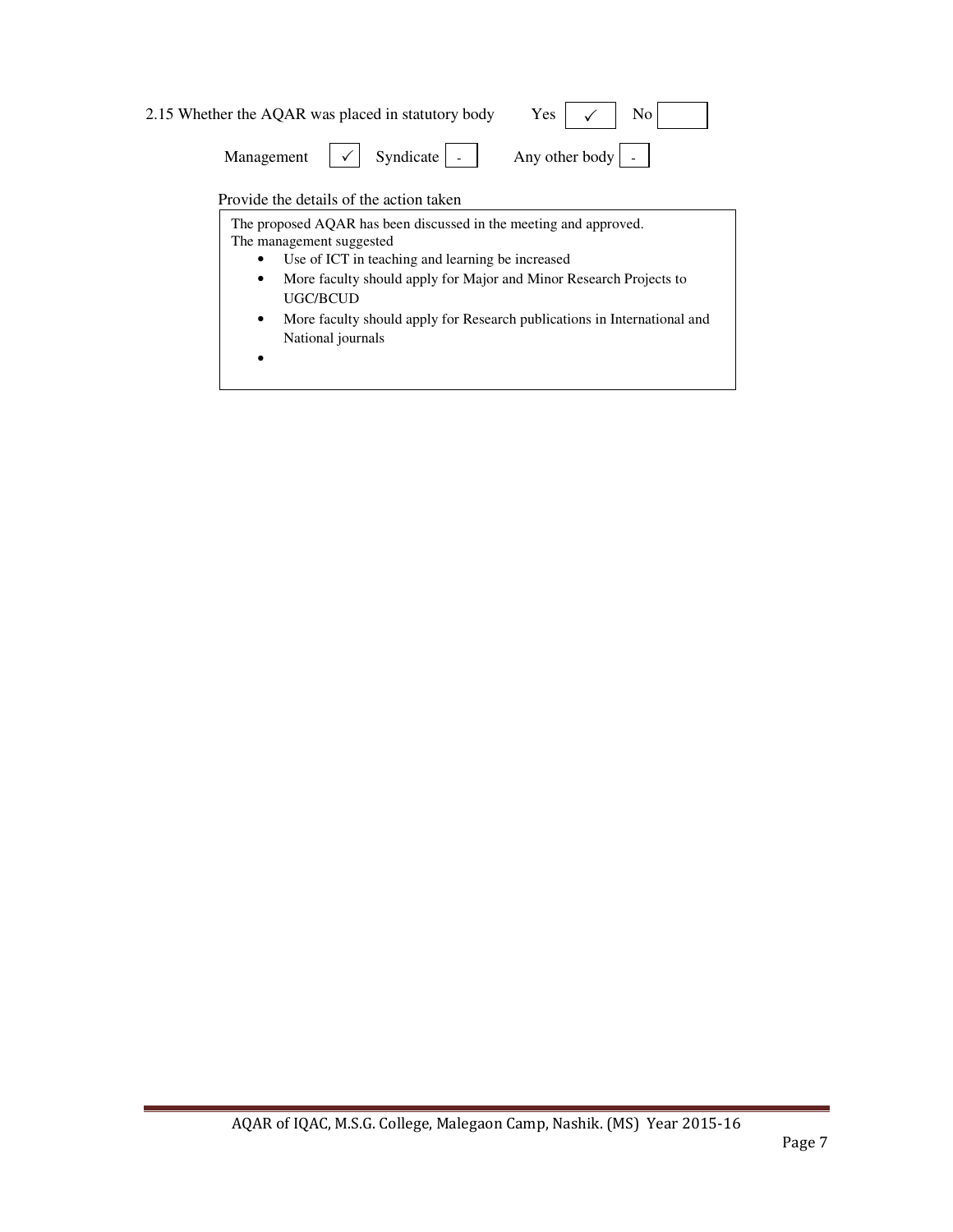# Criterion – II

# 2. Teaching, Learning and Evaluation

42

| $2.1.$ Total No. of | Total | Asst. Professors | Associate Professors   Professors |    | <b>Others</b> |
|---------------------|-------|------------------|-----------------------------------|----|---------------|
| permanent faculty   |       |                  |                                   | 00 | $- -$         |

2.2. No. of permanent faculty with Ph.D.

2.3. No. of Faculty Po Recruited  $(R)$  and  $(V)$  during the year

| ositions<br>l Vacant | Asst.<br>Professors | Associate<br>Professors |       | Professors |    | Others |    | Total |  |
|----------------------|---------------------|-------------------------|-------|------------|----|--------|----|-------|--|
| ar                   | R                   |                         |       | г          |    |        |    |       |  |
|                      | --                  | $- -$                   | $- -$ | $- -$      | -- | --     | -- | 00    |  |

2.4. No. of Guest and Visiting faculty and Temporary faculty

2.5. Faculty participation in conferences and symposia:

| No. of Faculty          | International level | National level | State level |
|-------------------------|---------------------|----------------|-------------|
| Attended                | ά٢                  | 47             |             |
| Presented papers        |                     | 46             |             |
| <b>Resource Persons</b> |                     |                |             |

2.6. Innovative processes adopted by the institution in Teaching and Learning:

- Demonstration using models and field visits
- Experiential learning to reinforce the fundamentals of the subject
- $\triangleright$  Simulations
- Power point presentation<br>Projects. Seminar/oral form
- Projects, Seminar/oral for the students
- E-learning resources such as Audio and Video Lectures and PPTs, Web resources, Screen based movies
- Activity Based Teaching Learning

2.7. Total No. of actual teaching days during this academic year

186

2.8. Examination/ Evaluation Reforms initiated by the Institution (for example: Open Book Examination, Bar Coding, Double Valuation, Photocopy, and Online Multiple Choice Questions)

- Bar Coding, Photocopy, Moderation, and MCQ for internal assessment examination.
- For PG programmes seminars, tutorials, group discussions and projects etc.
- 2.9. No. of faculty members involved in curriculum restructuring/ Revision/syllabus development as member of Board of Study/ Faculty/Curriculum Development workshop

|--|--|--|--|

#### AQAR of IQAC, M.S.G. College, Malegaon Camp, Nashik. (MS) Year 2015-16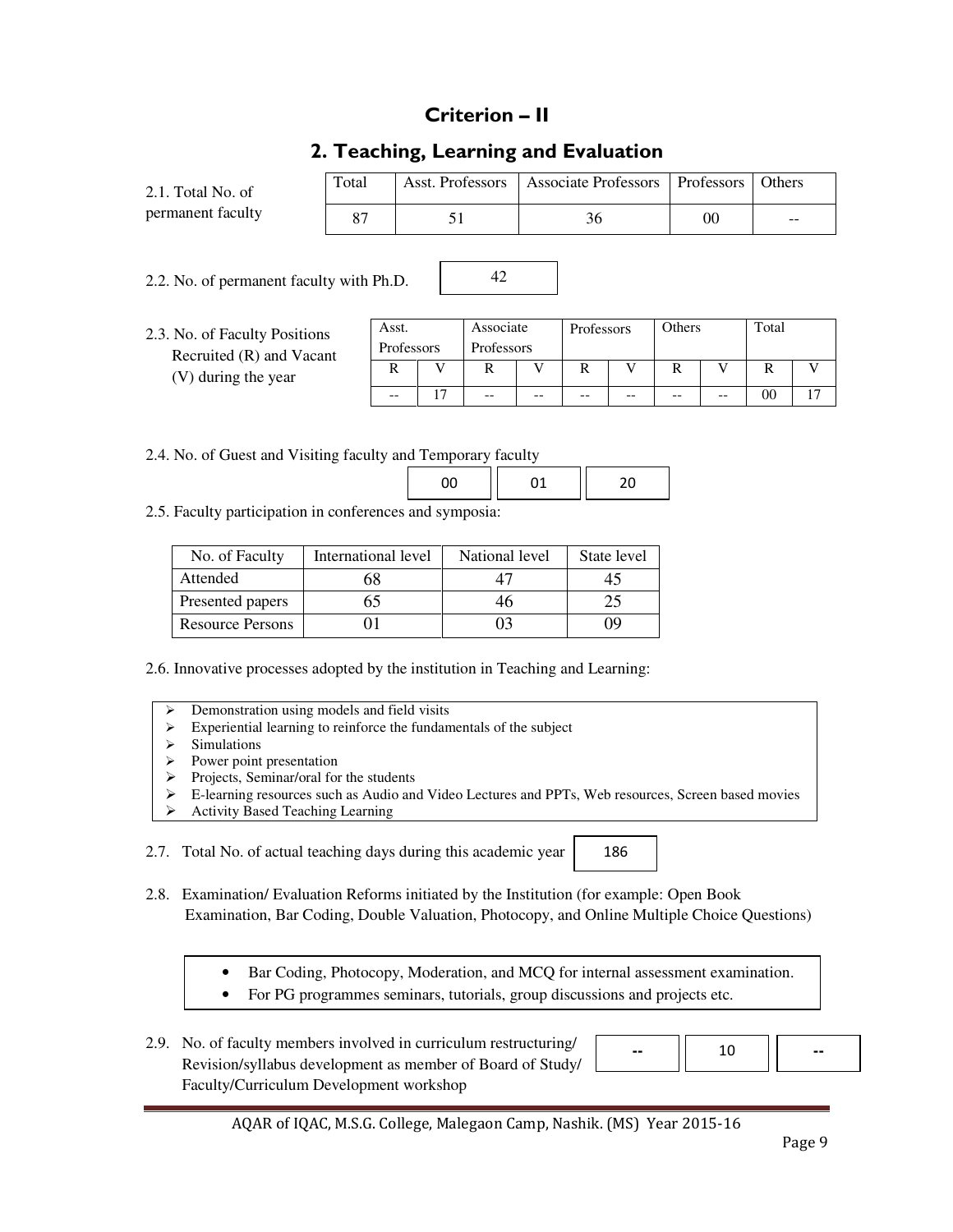2.14 Details of Administrative and Technical staff

| Category                                                                 | Number of<br>Permanent<br>Employees | Number of<br>Vacant<br>Positions | Number of<br>permanent<br>positions filled<br>during the Year | Number of<br>positions filled<br>temporarily |
|--------------------------------------------------------------------------|-------------------------------------|----------------------------------|---------------------------------------------------------------|----------------------------------------------|
| <b>Faculty Members</b><br><b>Technical Staff/Support</b><br><b>Staff</b> | 87<br>65                            | 34<br>23                         | 00<br>00                                                      | 20<br>00                                     |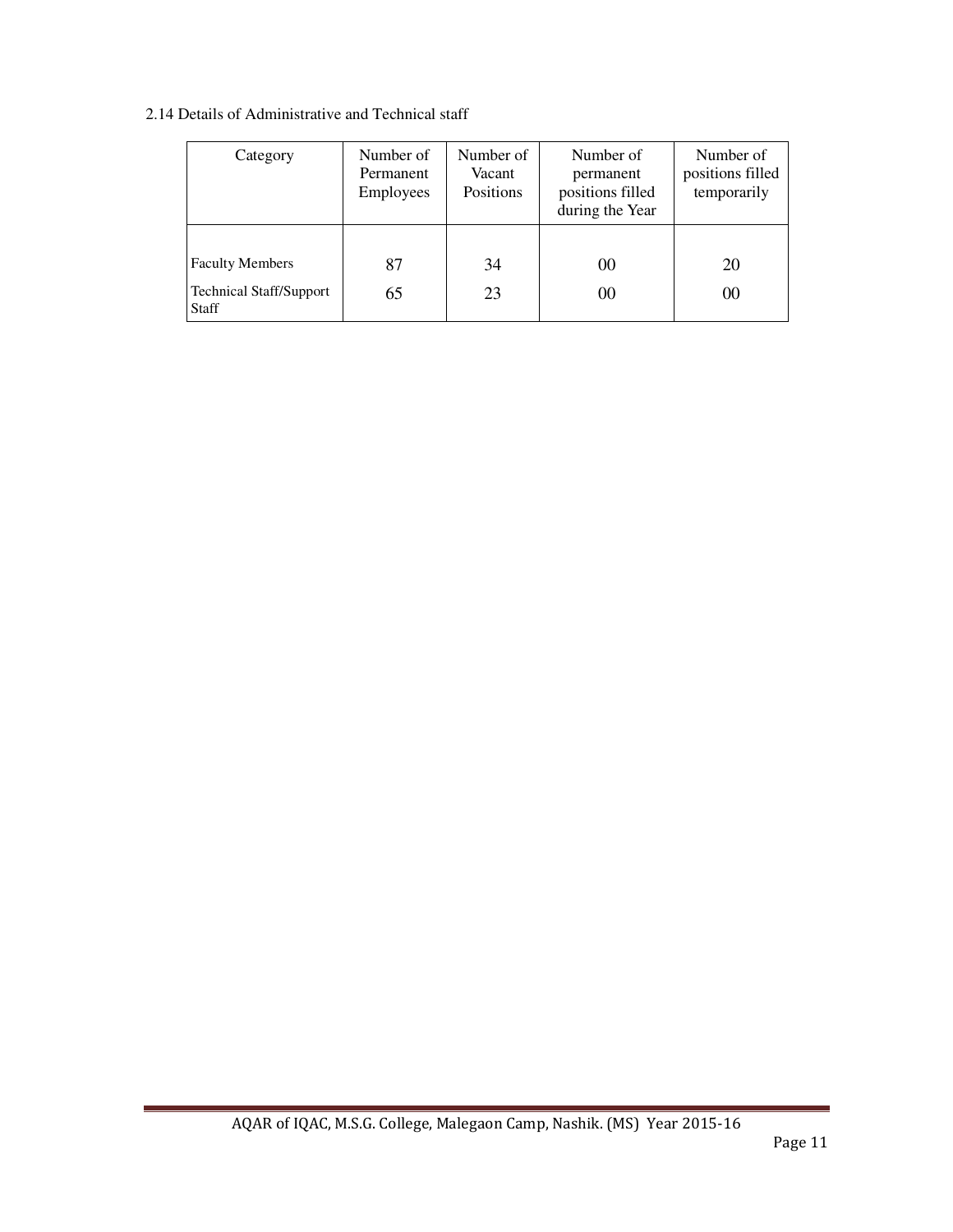|                                                                       |                     | 3.7. No. of books published i) With ISBN No.                              |                      | 03               |  |                         | <b>Chapters in Edited Books</b>       |                                               | 0 <sub>3</sub> |
|-----------------------------------------------------------------------|---------------------|---------------------------------------------------------------------------|----------------------|------------------|--|-------------------------|---------------------------------------|-----------------------------------------------|----------------|
|                                                                       |                     | 3.8. No. of University Departments receiving funds from                   | ii) Without ISBN No. | --               |  |                         |                                       |                                               |                |
|                                                                       |                     | UGC-SAP<br><b>DPE</b>                                                     |                      | CAS              |  | <b>DBT</b> Scheme/funds | <b>DST-FIST</b>                       |                                               |                |
|                                                                       | 3.9. For colleges   | Autonomy<br><b>INSPIRE</b>                                                |                      | <b>CPE</b><br>CE |  |                         |                                       | <b>DBT</b> Star Scheme<br>Any Other (specify) | ۰.<br>--       |
|                                                                       |                     | 3.10. Revenue generated through consultancy                               |                      |                  |  |                         |                                       |                                               |                |
|                                                                       |                     | 3.11. No. of conferences organized by the Institution                     |                      |                  |  |                         |                                       |                                               |                |
|                                                                       | <b>Level</b>        | <b>International</b>                                                      | <b>National</b>      | <b>State</b>     |  | University              | <b>College</b>                        |                                               |                |
|                                                                       | Number              | 01                                                                        | 01                   |                  |  | 00                      |                                       |                                               |                |
| Sponsoring<br>BCUD,<br>BCUD,                                          |                     |                                                                           |                      |                  |  |                         |                                       |                                               |                |
|                                                                       | agencies            | S. P. Pune                                                                | S. P. Pune           |                  |  |                         |                                       |                                               |                |
|                                                                       |                     | University                                                                | University           |                  |  |                         |                                       |                                               |                |
|                                                                       |                     | 3.12. No. of faculty served as experts, chairpersons or resource persons: |                      |                  |  |                         | 13                                    |                                               |                |
| 3.13. No. of collaborations<br>International<br>National<br>Any other |                     |                                                                           |                      |                  |  |                         |                                       |                                               |                |
|                                                                       |                     | 3.14. No. of linkages created during this year                            |                      | --               |  |                         |                                       |                                               |                |
|                                                                       |                     | 3.15. Total budget for research for current year in lakhs:                |                      |                  |  |                         |                                       |                                               |                |
|                                                                       | From funding agency | <b>UGC</b>                                                                |                      |                  |  |                         | From Management of University/College |                                               |                |
|                                                                       | Total<br>11.30 lacs |                                                                           |                      |                  |  |                         |                                       |                                               |                |
|                                                                       |                     |                                                                           |                      |                  |  |                         |                                       |                                               |                |
|                                                                       |                     | 3.16. No. of patents received this year                                   |                      | Type of Patent   |  |                         |                                       | Number                                        |                |
|                                                                       |                     |                                                                           | National             |                  |  | Applied                 |                                       |                                               |                |
|                                                                       |                     |                                                                           |                      |                  |  | Granted                 |                                       | --                                            |                |
|                                                                       |                     |                                                                           |                      | International    |  | Applied                 |                                       | --                                            |                |
|                                                                       |                     |                                                                           |                      |                  |  | Granted                 |                                       | --                                            |                |
|                                                                       |                     |                                                                           |                      | Commercialised   |  | Applied<br>Granted      |                                       | --<br>$-$                                     |                |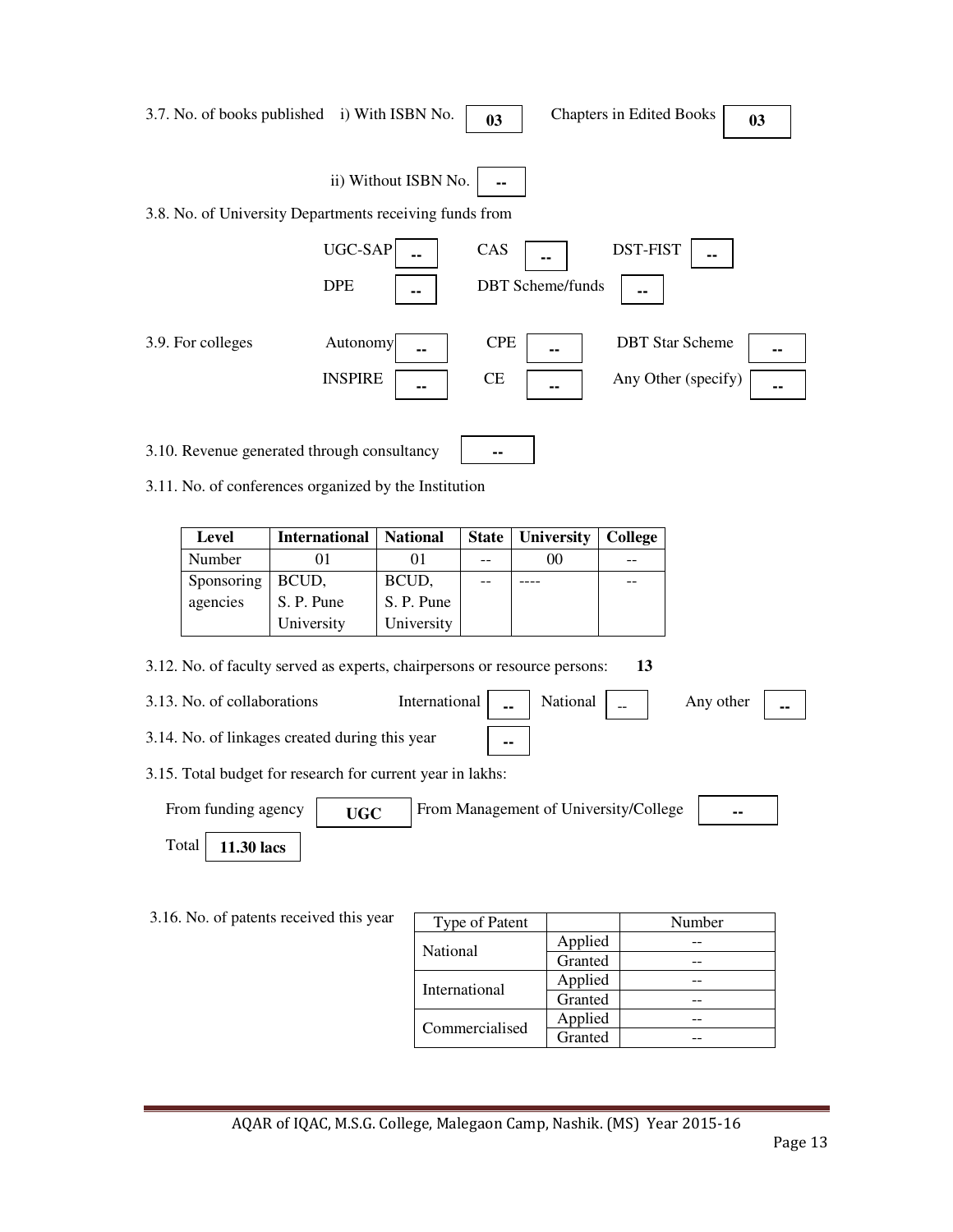- Construction of sanitation and drainage system in village area.
- Cleaning of ancient well at *Dhawli*village
- Organized lectures series, workshops /seminars on various topics.
- Animal checking camp
- Organized various competitions like *'Rangoli'*, 'Smart mother in Law' and 'Smart Daughter in Law' for villagers.
- Conducted Mehndi competition, Cooking competition and General Knowledge Competition for volunteers at Zone level
- Organized cultural activities like songs, dance, street shows, one act play, Group Act play , group dance and poster presentation competition for volunteers at Intercollegiate level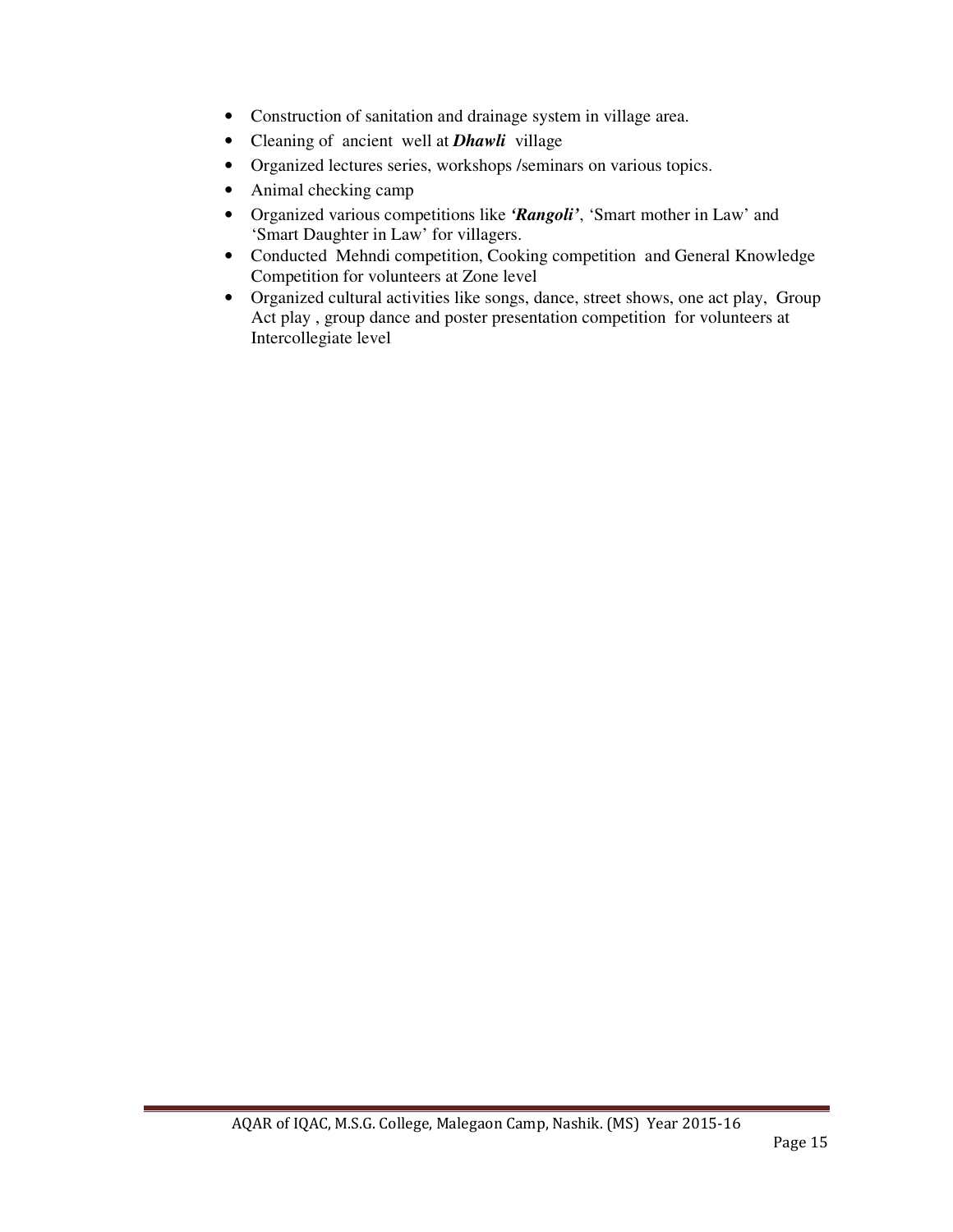4.4 Technology up-gradation (overall)

|          | Total<br>Computers | Computer<br>Labs | Internet                                                                                  | <b>Browsing</b><br>Centres | Computer<br>Centres | Office | Depart<br>-ments | Others                                                                                 |
|----------|--------------------|------------------|-------------------------------------------------------------------------------------------|----------------------------|---------------------|--------|------------------|----------------------------------------------------------------------------------------|
| Existing | 155                | 03               | 2 mbps Broad<br>Band lease line<br>provided on 105<br>computers from<br><b>ISP</b> Airtel | $00\,$                     | $00\,$              | 02     | 19               | Library<br>and<br>Examin<br>ation<br>Depart<br>ments<br>are fully<br>comput<br>erised. |
| Added    | $00\,$             | $00\,$           | $00\,$                                                                                    | $00\,$                     | $00\,$              | $00\,$ | $00\,$           | $00\,$                                                                                 |
| Total    | 155                | 0 <sub>3</sub>   | 105                                                                                       | $\bf{00}$                  | $\bf{00}$           | 02     | 19               | $\bf{00}$                                                                              |

4.5 Computer, Internet access, training to teachers and students and any other programme for technology Up-gradation (Networking, e-Governance etc.)

- Internet connectivity is provided to almost all departments and other administrative and support facilities in the college campus
- Networking programme for the students

#### 4.6. Amount spent on maintenance in lakhs:

i) ICT

|  | ii) Campus Infrastructure and facilities |  |
|--|------------------------------------------|--|
|--|------------------------------------------|--|

- iii) Equipment
- iv) Others

**Total:** 

| 1.55151 |
|---------|
|         |
| 0.86112 |
|         |
| 5.88895 |
|         |
| 0.95010 |
|         |

**9.25168**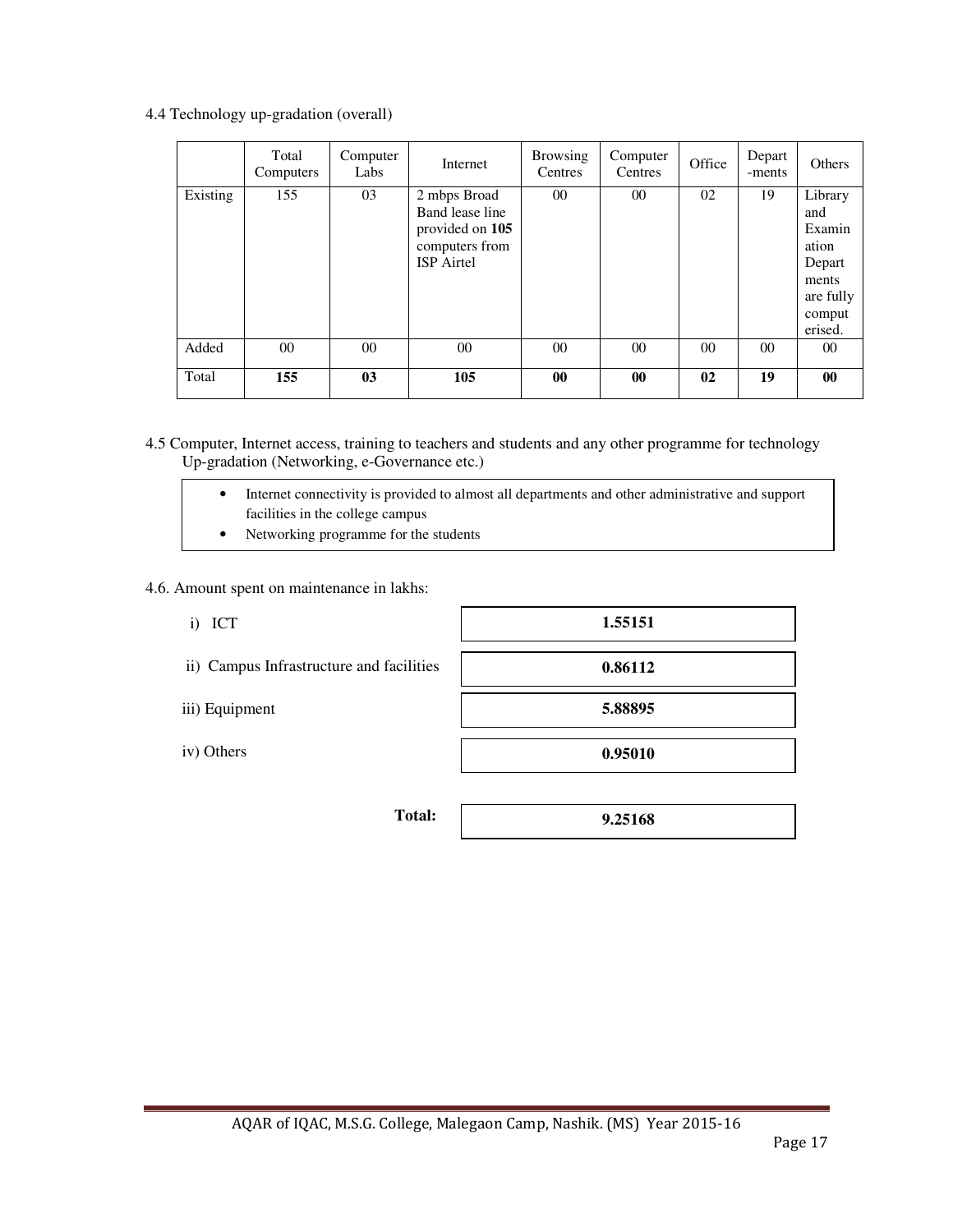5.4. Details of student support mechanism for coaching for competitive examinations (If any)

- The college has established coaching centre for entry in services (Competitive Exam Cell) and guidance to the interested students appearing for the MPSC, UPSC, Banking services and other competitive exams
- The college has conducted coaching classes for NET/SET students

| No. of students beneficiaries                        |    |           | 50 |             |    |            |        |
|------------------------------------------------------|----|-----------|----|-------------|----|------------|--------|
| 5.5. No. of students qualified in these examinations |    |           |    |             |    |            |        |
| <b>NET</b>                                           | 06 | SET/SLET  | 01 | <b>GATE</b> | 00 | <b>CAT</b> | $00\,$ |
| IAS/IPS etc                                          |    | State PSC |    | <b>UPSC</b> | 00 | Others     |        |

5.6. Details of student counselling and career guidance

- The college provides counselling and career guidance through Placement Cell and Competitive Exam. Centre
	- Guest lectures and seminars for career counselling

**20** 

• Efforts made by teachers at departmental level

No. of students benefited

5.7. Details of campus placement

|                                       | <b>On Campus</b>                   |                                     | <b>Off Campus</b>         |
|---------------------------------------|------------------------------------|-------------------------------------|---------------------------|
| Number of<br>Organizations<br>Visited | Number of Students<br>Participated | Number of<br><b>Students Placed</b> | Number of Students Placed |
| 04                                    | 500                                | 24                                  | 06                        |

- 5.8. Details of gender sensitization programmes
	- The college has established the Women Grievance Redressal Cell /Sexual Harassment Redressal Cell which includes the senior college teachers' along with students and nonteaching staff.
	- The chairman made the students aware of their duties and responsibilities towards the college.
	- Principal guided the students about their rights & duties in college campus and told them to get in touch with the Principal without any hesitation through the complaint/suggestion box.
	- The cell celebrated "International Women's Day" on 8<sup>th</sup> March 2016. The chief guest Advocate Jyoti Bhonsale delivered a lecture on '*laws for women'* and various legal issues and matters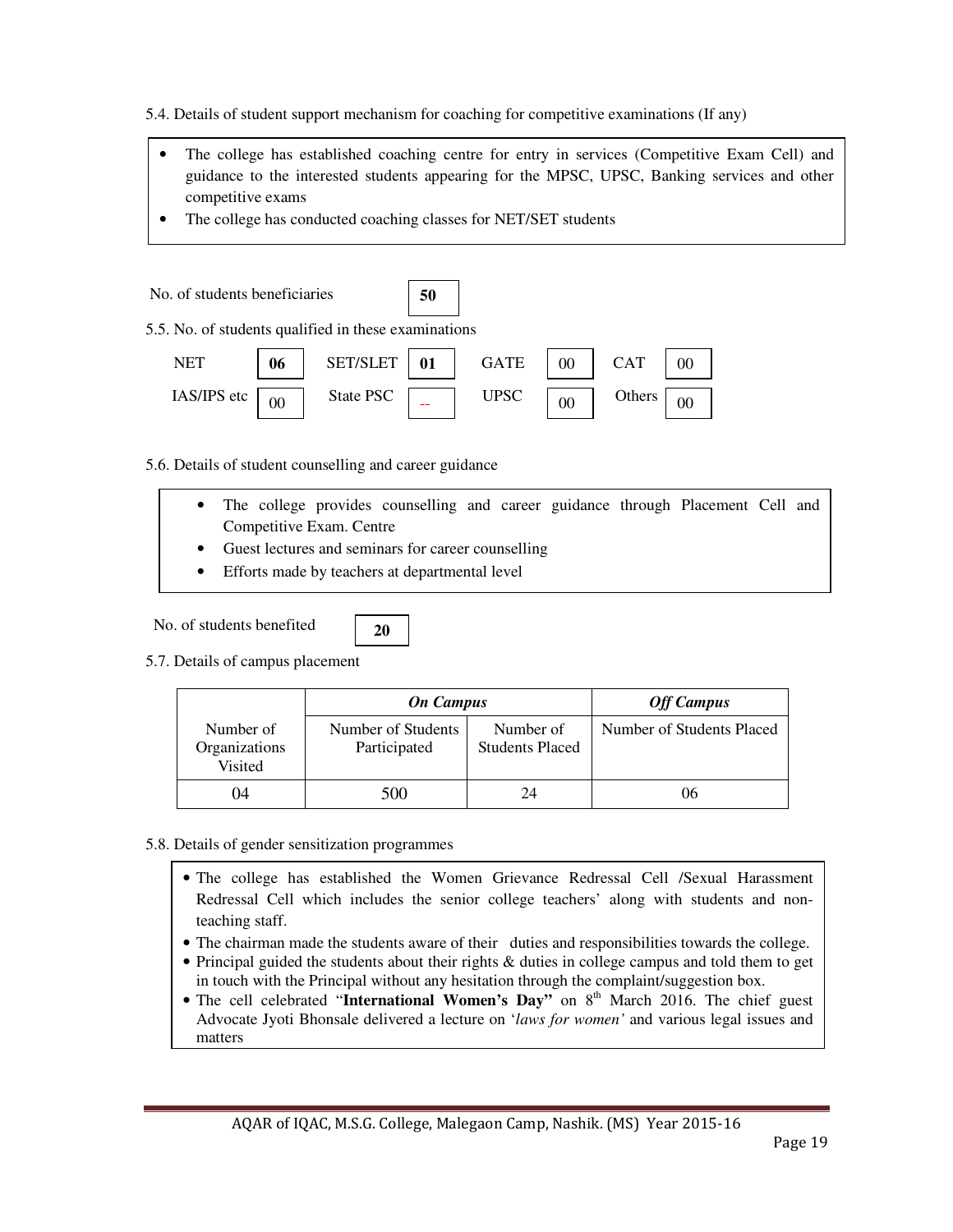# Criterion – VI

# 6. Governance, Leadership and Management

#### 6.1. State the Vision and Mission of the institution

The Sanskrit slogan "*Bahujan Hitay, Bahujan Sukhay*" is the motto of our institution for the welfare of masses and for their wellbeing

**VISION:** 

• To endeavour to work towards the promotion of world-class education in values that concern life as our main concern. To be in harmony with our students' aspirations and to inculcate competitive spirit among students with a global vision to meet the challenges of modern world.

#### **MISSION:**

- To bridge the gap between the rural and urban youth.
- To introduce employability skills.
- To arrange self-introductory motivating programmes.
- To impart ICT training.
- To make use of available resources at optimum level.
- To seek help from higher authority for better facilities/infrastructure.
- To inculcate social, moral, human and national values.

6.2. Does the Institution has a management Information System

Yes, Vriddhi Software has installed for student and administrative database.

- On-line admission process
- The administration and library is automated and upgraded
- The finance is managed by Tally software
- 6.3. Quality improvement strategies adopted by the institution for each of the following:

#### 6.3.1. Curriculum Development

- Faculty members were involved in curriculum restructuring and/or revision of syllabus as member of Board of Studies (BOS)/Faculty members/member of Syllabus framing committee.
- Faculty members have been working on the Board of Editors of the books prescribed for the syllabus
- Value addition in curricula and efforts to go beyond the curriculum
- Feedback from the course-teachers and interaction in the department helped a lot in incorporating current trends in syllabus of various courses.

6.3.2. Teaching and Learning

- Installation of Weather Station
- Preparation of teaching plan
- Blended teaching-learning
- Analysing the real life data
- Practice of Teacher's Daily Diary
- Use of 'R' software for statistical analysis
- Software analysis- Gaussian Software.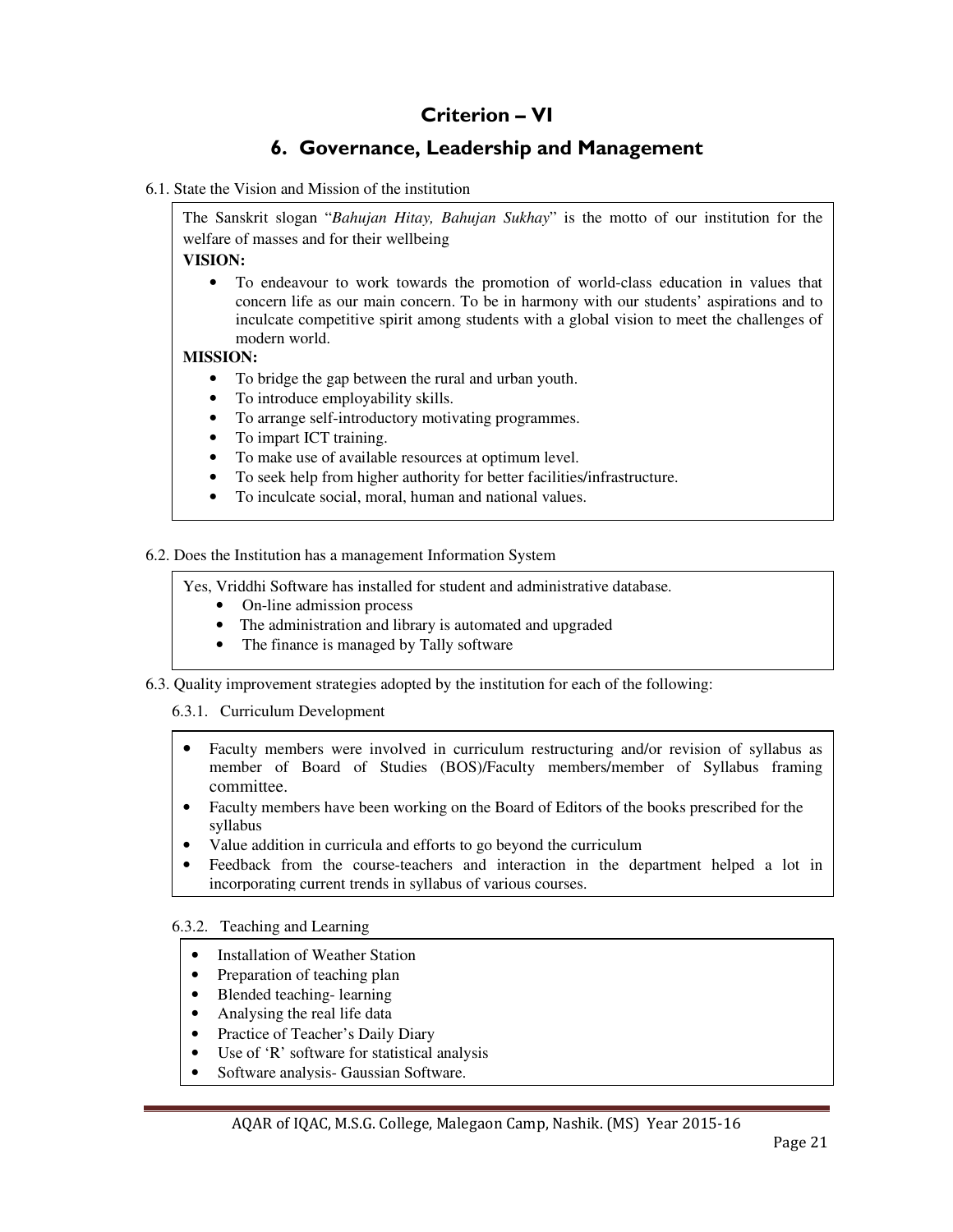6.3.8. Industry Interaction / Collaboration

| $\bullet$ | Industrial visits and study tours have been organised            |
|-----------|------------------------------------------------------------------|
| ٠         | Research centres works in collaboration with:                    |
|           | National Chemical Laboratory, Pune.<br>(1)                       |
|           | Department of Electronic Science, S. P. Pune University.<br>(11) |
|           | (iii) Department of Electronic Science, NMU, Jalgaon.            |
|           | $(iv)$ C-MET, Pune.                                              |
|           | School of Physical Sciences, NMU, Jalgaon.<br>(V)                |
|           | (vi) Department of Electronic Science, Ferguson College, Pune.   |
|           | (vii) Institute of Pharmacy, Nasik.                              |
|           | (viii) Department of Chemistry, NMU, Jalgaon                     |
|           | (ix) Department of Chemistry, S. P. Pune University              |
|           |                                                                  |

#### 6.3.9. Admission of Students

- As per the guidelines of State Government and University norms,
- The admission process is online and automated hence it is completely transparent
- Counselling of students to choose appropriate choice/ combination of subjects during admission process

#### 6.4. Welfare schemes for

| Teaching        | <b>Staff Credit Society</b>                                   |
|-----------------|---------------------------------------------------------------|
| Non teaching    | <b>Staff Credit Society</b>                                   |
| <b>Students</b> | Compulsory Medical Check-up for the first year students.<br>٠ |
|                 | Free Dental Checking camp organized by the college.           |
|                 | <b>Students Counselling</b>                                   |
|                 | Felicitation of the students at annual and social programmes  |
|                 | Book Bank Facility available.                                 |

- 6.5. Total corpus fund generated
- 6.6. Whether annual financial audit has been done Yes  $\begin{array}{c|c} \sim \\ \sim \end{array}$  No
- 

 $\checkmark$ 

6.7. Whether Academic and Administrative Audit (AAA) have been done?

--

| Audit Type     | External |                         | Internal |                 |  |
|----------------|----------|-------------------------|----------|-----------------|--|
|                | Yes/No   | Agency                  | Yes/No   | Authority       |  |
| Academic       | Yes      | S.P. Pune<br>University | Yes      | IQAC/Management |  |
| Administrative | Yes      | AG audit by<br>the Govt | Yes      | Management      |  |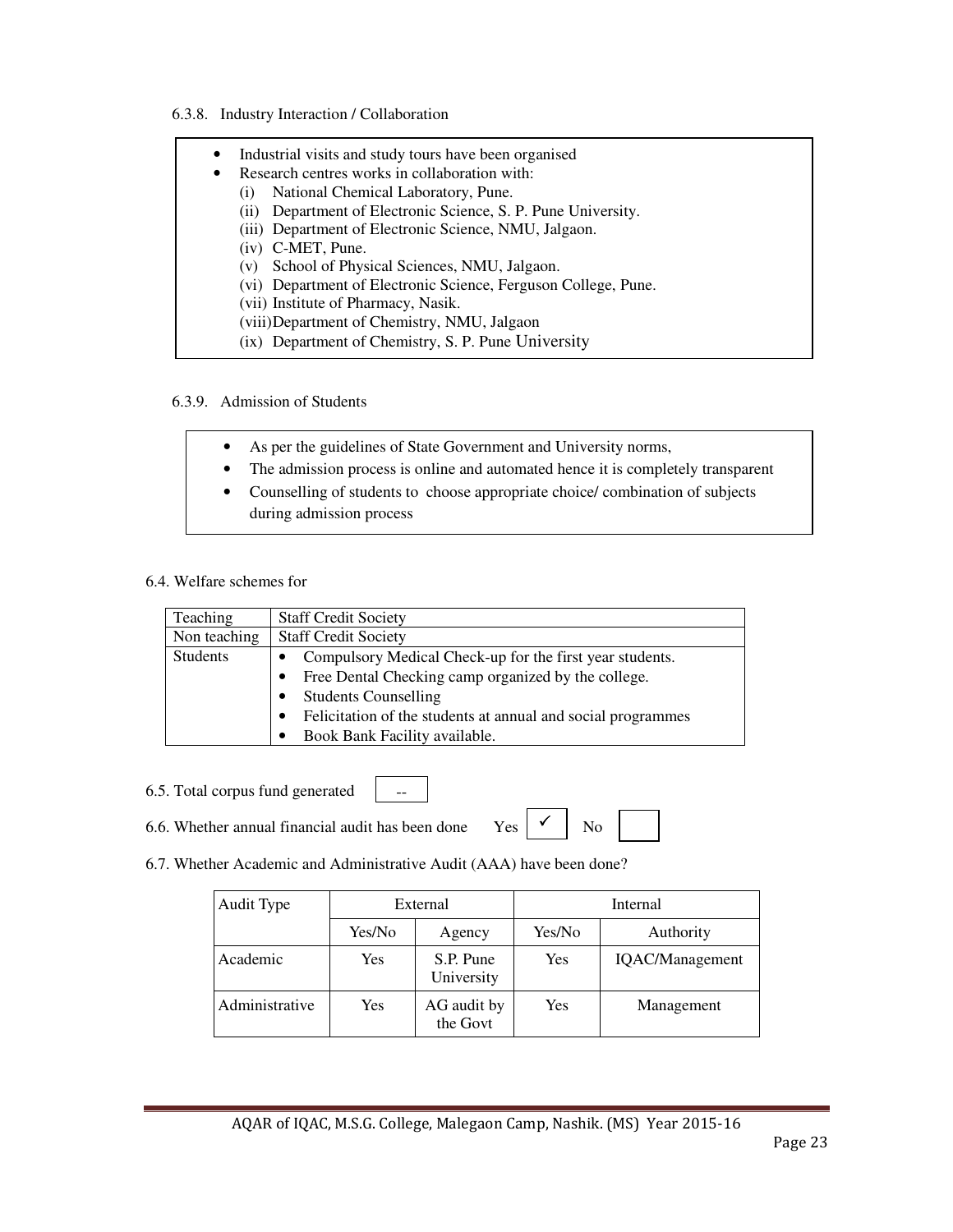### Criterion – VII

# 7. Innovations and Best Practices

- 7.1. Innovations introduced during this academic year which have created a positive impact on the functioning of the institution. Give details.
	- $\triangleright$  Computerization and technological up-gradation enhanced the teaching –learning process
	- $\triangleright$  R software is introduced to analyse the real life data
	- $\triangleright$  Use of Language Lab to increase the communicative ability of the students
- 7.2. Provide the Action Taken Report (ATR) based on the plan of action decided upon at the beginning of the year
	- The proper execution of Academic Calendar.
	- Teaching plans were prepared and implemented by the faculty members.
	- The execution of evaluation reforms
	- Conducted internal academic audits.
	- Rigorous review of the functioning of the various Departments
	- Periodical review of the teaching-learning process at the end of each semester
	- Feedback from students on curriculum, teaching, learning and evaluation.
	- The Orientation programmes/workshops were organized under Literacy Association, Science Association, Commerce Association, Students welfare Dept, and Soft-Skill Development programme.
	- Conducted coaching classes for entry in services, Remedial coaching and NET/SET coaching for SC/ST/ OBC and Minority community students.
	- International & National conferences were organized.
- 7.3. Give two Best Practices of the institution *(please see the format in the NAAC Self-study Manuals)*  $\triangleright$  Annexure-II

#### 7.4. Contribution to environmental awareness/protection

- Introduced a compulsory course, **'Environmental Awareness'** for the second year students
- Save water, save electricity
- Compulsory fieldwork has been undertaken for environmental project at second year students.
- Tree Plantation
- Awareness programmes through NSS and NCC
- Well maintained Botanical garden

7.5. Whether environmental audit was conducted? Yes

|  | ۰.<br>.,<br>× |
|--|---------------|
|--|---------------|

 $\checkmark$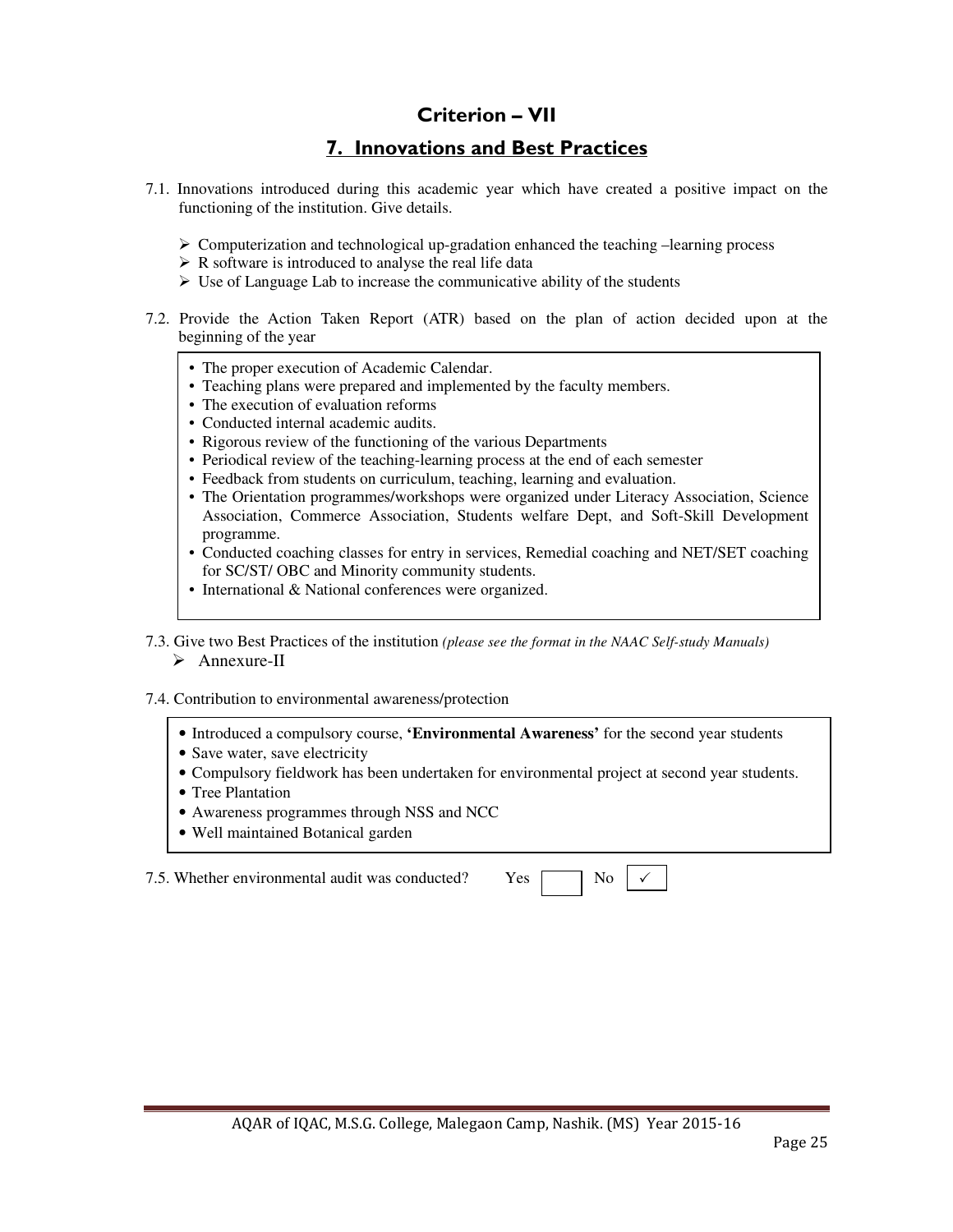# Academic Calendar 2015-16

| Week / Month                                                                      | <b>Activity</b>                                                         |
|-----------------------------------------------------------------------------------|-------------------------------------------------------------------------|
| $15th$ June                                                                       | Date of commencement of first term                                      |
| $18th$ June                                                                       | Display of merit list for first year                                    |
| $24th$ June                                                                       | Commencement of F.Y. B.Sc./B.A admissions                               |
| $25th$ June                                                                       | <b>IQAC</b> meeting                                                     |
| $1st$ July                                                                        | Teaching begins for F.Y., S.Y. B.A/B.Sc./B.Com                          |
| $15th$ July                                                                       | Teaching begins for T.Y. B.Sc. Classes                                  |
| $1-8$ July                                                                        | Invitation of merit form for P.G Classes                                |
| $10-23$ July                                                                      | Admissions of P.G. Classes                                              |
| $27th$ July                                                                       | Teaching begins for P.G Classes                                         |
| IV <sup>th</sup> week of July                                                     | IQAC meeting with HOD's                                                 |
| III <sup>rd</sup> week of August                                                  | First Test / tutorial for P.G Classes                                   |
| IV <sup>th</sup> week of August                                                   | Awareness about credit system of P.G classes                            |
| I <sup>st</sup> week of September                                                 | Soft skill development programme                                        |
| II <sup>nd</sup> week of September                                                | Second Test / tutorial for P.G Classes                                  |
| IV <sup>th</sup> week of September                                                | Seminar / presentations/group discussions of P.G                        |
| Ist week of October                                                               | Internal credit test of B.Sc.                                           |
| $2nd$ week of October                                                             | University practical exam for first term B.Sc.                          |
| $21st$ October 2015                                                               | <b>Conclusion of first term</b>                                         |
| 1 <sup>st</sup> November to 18 <sup>th</sup>                                      | Diwali Vacations                                                        |
| November                                                                          |                                                                         |
| IV <sup>th</sup> week of November                                                 | University examination for UG and PG classes                            |
| $\frac{19^{th}}{11^{rd}} \text{November } 2015$ II <sup>rd</sup> week of December | <b>Commencement of second term</b>                                      |
|                                                                                   |                                                                         |
|                                                                                   | P.G classes begins                                                      |
| IV <sup>th</sup> week of December                                                 | IQAC meeting                                                            |
| $\frac{1}{\prod$ <sup>nd</sup> week of January                                    | Organization of seminar /conference sponsored by BCUD and<br><b>UGC</b> |
|                                                                                   | Test for additional credit course/ skill based course                   |
| IV <sup>th</sup> week of January<br>II <sup>nd</sup> week of February             | Internal credit test for B.Sc. classes                                  |
|                                                                                   | Test / tutorial for P.G classes                                         |
| III <sup>rd</sup> week of February<br>IV <sup>th</sup> week of February           | Project submission to concern department of B.Sc                        |
| $\overline{II}$ <sup>nd</sup> week of march                                       | Practical exams for B.Sc/ B.com classes                                 |
| III <sup>rd</sup> week of March                                                   | University theory exams                                                 |
| IV <sup>th</sup> week of March                                                    | Second test for additional credit skilled based course of PG            |
| 31 <sup>st</sup> March                                                            | <b>IQAC</b> meeting                                                     |
| II <sup>nd</sup> week of April<br>$30th$ April                                    | Seminar / presentations/group discussions of P.G                        |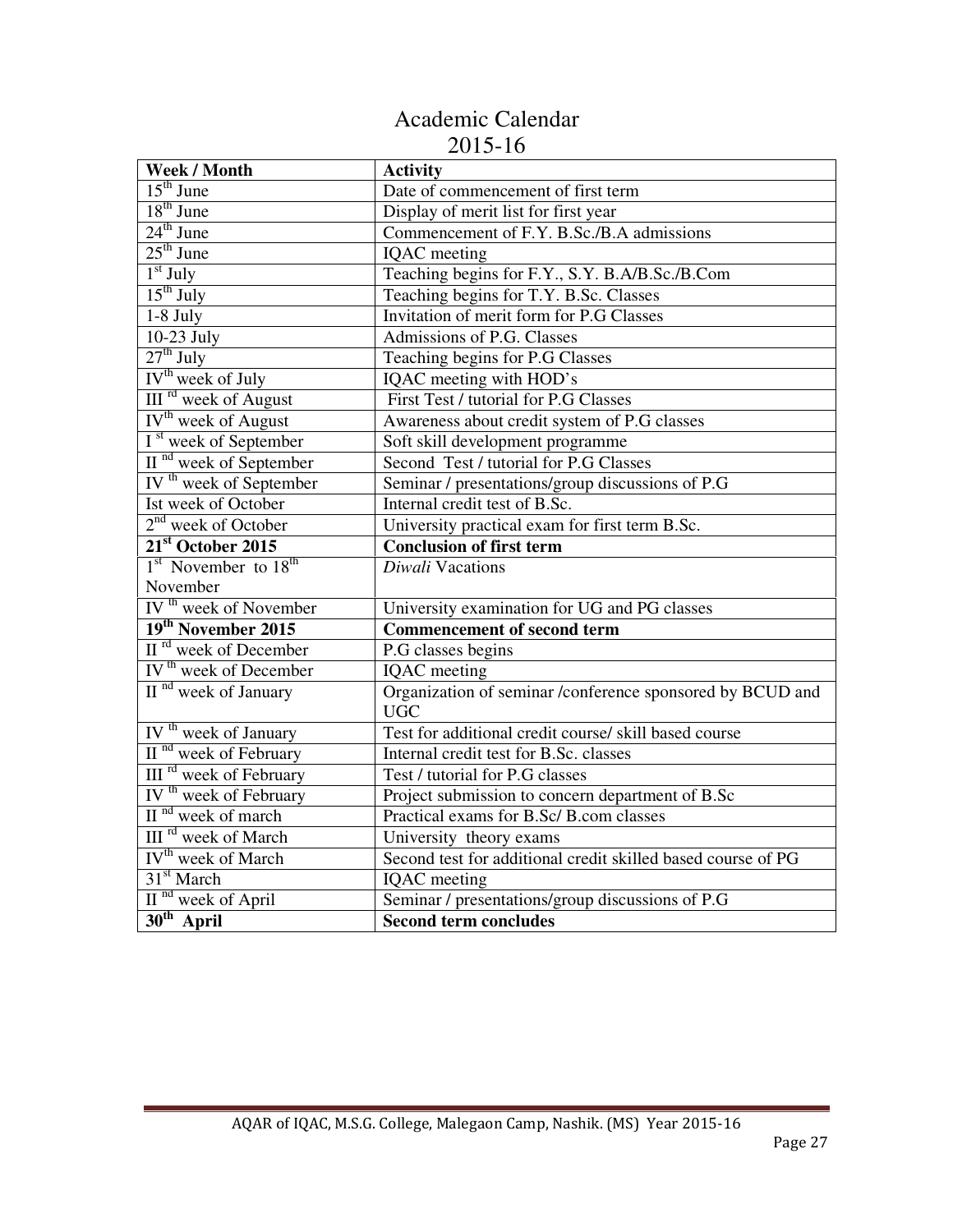### Best Practices-1

Title: - Coaching Classes for competitive examination of civil services for SC / ST/ OBC & Minority Communities Students.

**Goals:-** The basic objective of the coaching scheme is to prepare students belonging to SC / ST/ OBC(non-creamy layer) and Minority communities to get gainful employment in Group 'A', 'B' or 'C' Central services, state services or equivalent positions in the private sector.

**Context:-** The college is situated in rural area which is surrounded by 115 villages. Students do not get exposure to specific training & guidance to face competitive examinations. Most of the students are belonging to the socio-economically weaker section of society. More over the city of Malegaon is dense populated by Muslim minorities. Hence special efforts need to be taken for overall development of the society. Specific provisions are to be made to improve the status of these groups; the college has established Competitive Examination Guidance Centre. In order to prepare students belonging to SC / ST/OBC and Minority communities to get gainful employment in Central and other state services mentioned above, the college is conducting the special coaching classes for entry in services for SC / ST /OBC & Minority students.

**Practice:** - The regular coaching classes were arranged for guiding the students to prepare them to appear for various competitive examinations like MPSC, UPSC, Banking services etc.

For this coaching,

 \* 20 teachers of various subjects like History, Geography, Political Science, Mathematics, Economics, Marathi Literature, English Literature, General Science, Mental Ability & experts from private coaching classes were invited for the lectures on every Sunday.

\*The college invites eminent persons from various government departments and newly recruited IAS, IPS officers in order to guide and inspire the students.

\* It advances communication skill and confidence level of the participants. Several mock tests are exercised twice a month.

\* Students are provided previous question papers to solve, which gives students authentic practice.

#### Evidence and Success:-

So far in this coaching 50 students enrolled as SC (10), ST (02), OBC (25), Minority (03), NT (05) and Open (05). Only one student is selected in Police department.

#### **Problems Encountered and Resources Required: -**

- Unavailability of resource person and visiting lecturers on Sunday is the major problem.
- Scarcity and unavailability of IAS & IPS officers on Sundays.
- Lack of confidence and general awareness about importance of opportunities in civil services amongst the students which results into less number of aspirants.